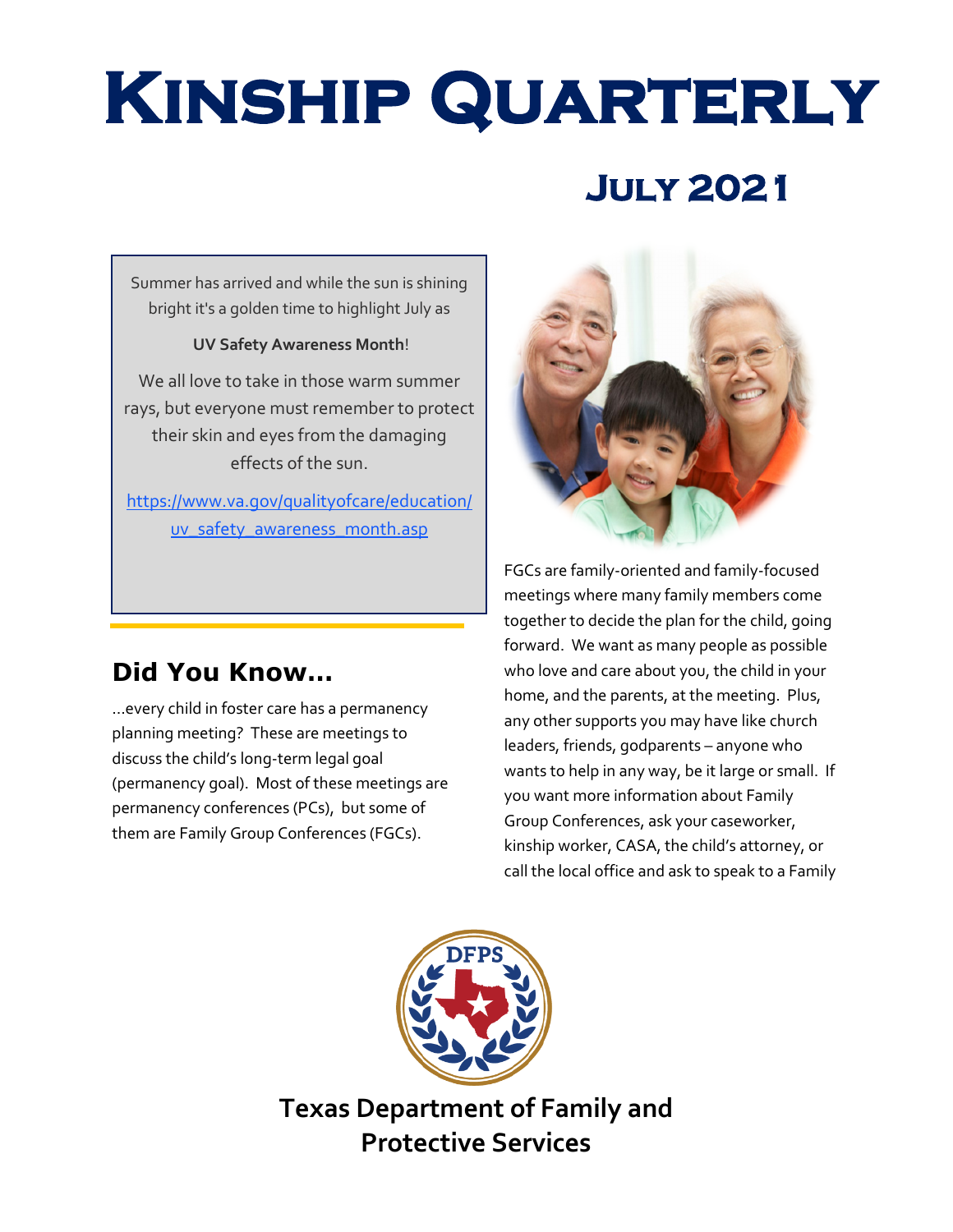### **Kinship Quarterly Strengthening Families July 2021**

Group Decision Making specialist or Family Group Conference facilitator.

[https://www.dfps.state.tx.us/child\\_protection/F](https://www.dfps.state.tx.us/child_protection/Family_Support/fgdm.asp) [amily\\_Support/fgdm.asp](https://www.dfps.state.tx.us/child_protection/Family_Support/fgdm.asp)



#### **ECI Summer Ideas 2021**

Infants and toddlers learn about the world around them by using all of their senses. Summer is a great time for you to engage your child in activities that are suited for outdoor play. Here are a few fun ideas you can try that will support your child's development.

- Use salad tongs to pick up ping pong balls and place into a reusable container. A great way to make this more fun is to decorate the container as an alligator or hippo and "feed the animals."
- Draw a rainbow and have your child place matching colored Fruit-Loops on the corresponding rainbow line. You can also use colored stickers, or washable dot markers. Summer is a good time to use colored (washable) chalk on your sidewalk. Draw squares close to each other and have your toddler jump from square to square.
- Toss inflated balloons to your child while they use a pool noodle to try and hit it.
- Allow your child to copy simple figures in sand, shaving cream or pudding. Make sure they don't eat the sand or shaving cream! Practice scooping sand into a large bowl using a spoon.
- Blow bubbles and let your child try to pop them before they hit the ground. Encourage them to use both hands and for older children let them try to blow the bubbles themselves.
- Provide opportunities to climb, swing, and jump using age appropriate playground structures.

As with all activities, make sure your child is adequately supervised to ensure safety at all times.

Health and Human Services Early Childhood Intervention is a statewide program that provides services to children birth to 36 months with developmental delays or disabilities and their families.

For more information, visit **[hhs.texas.gov/eci](https://hhs.texas.gov/services/disability/early-childhood-intervention-services)**

#### **Resources**

- [Parenting](https://www.getparentingtips.com/) Tips [https://www.getparentingtips.com](https://www.getparentingtips.com/)
- [Housing/Utility Assistance Programs](https://www.needhelppayingbills.com/html/get_help_paying_rent.html) [www.needhelppayingbills.com/html/get\\_help\\_paying\\_rent.html](http://www.needhelppayingbills.com/html/get_help_paying_rent.html)
- [Your Texas Benefits](https://www.yourtexasbenefits.com/Learn/Home) www.yourtexashenefits.com/Learn/H
- 2-1-1 Texas
- [PREVENTION AND EARLY](http://www.dfps.state.tx.us/Prevention_and_Early_Intervention/Programs_Available_In_Your_County/default.asp) [INTERVENTION \(PEI\) PROGRAM](http://www.dfps.state.tx.us/Prevention_and_Early_Intervention/Programs_Available_In_Your_County/default.asp)  [LOCATOR](http://www.dfps.state.tx.us/Prevention_and_Early_Intervention/Programs_Available_In_Your_County/default.asp) [www.dfps.state.tx.us/Prevention\\_and\\_Early\\_Intervention/Programs\\_Av](http://www.dfps.state.tx.us/Prevention_and_Early_Intervention/Programs_Available_In_Your_County/default.asp) [ailable\\_In\\_Your\\_County/default.asp](http://www.dfps.state.tx.us/Prevention_and_Early_Intervention/Programs_Available_In_Your_County/default.asp)
- [Kinship Manual](https://www.dfps.state.tx.us/Child_Protection/Kinship_Care/documents/KinshipManual.pdf) [www.dfps.state.tx.us/Child\\_Protection/Kinship\\_Care/documents/Kinshi](http://www.dfps.state.tx.us/Child_Protection/Kinship_Care/documents/KinshipManual.pdf) [pManual.pdf](http://www.dfps.state.tx.us/Child_Protection/Kinship_Care/documents/KinshipManual.pdf)
- [Texas Kinship Caregivers Facebook](https://www.facebook.com/TexasKinshipCaregivers)  [Page](https://www.facebook.com/TexasKinshipCaregivers) [m.facebook.com/TexasKinshipCaregivers](https://m.facebook.com/TexasKinshipCaregivers)
- [Kinship Care](http://www.dfps.state.tx.us/Child_Protection/Kinship_Care/default.asp) [www.dfps.state.tx.us/Child\\_Protection/Kinship\\_Care/default.asp](http://www.dfps.state.tx.us/Child_Protection/Kinship_Care/default.asp)